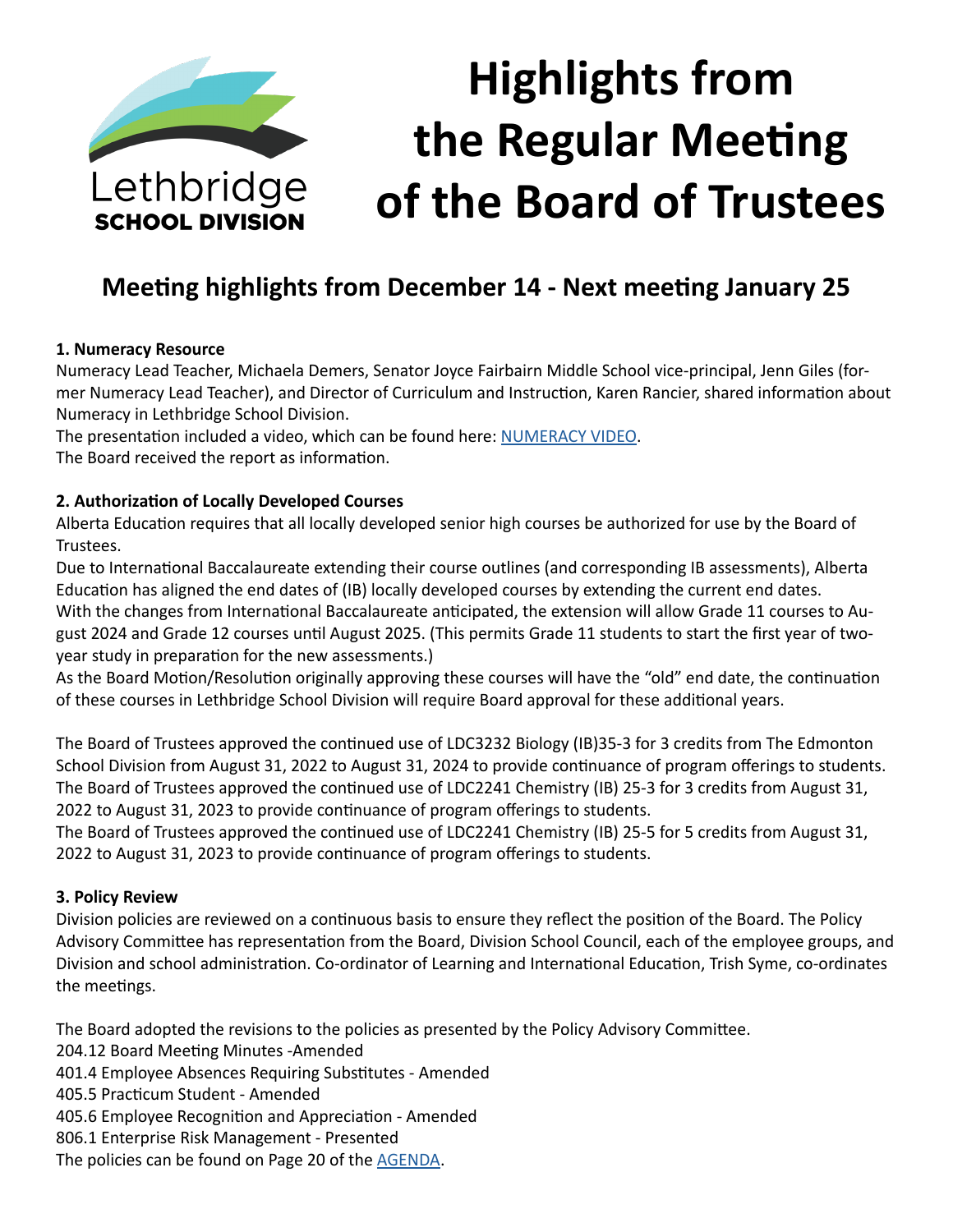## **4. School Year Calendar for 2022-2023**

The DRAFT 2022-2023 Calendar brought to the Board had been discussed and reviewed by school administrators and the Calendar Committee, which consisted of representatives from Division School Council, CUPE 2843, Human Resources Director, ATA, and Administrators' Committee.

The Board approved the 2022-2023 School Year Calendar.

The calendar can be found on the Division website here: [CALENDAR](https://www.lethsd.ab.ca/download/376471).

#### **5. Multi-Faith Calendar**

Trustee Kristina Larkin made a presentation in regards to a multi-faith calendar for the school division. As our division moves to approve the 2022-2023 division calendar, we can embody our board priority of Inclusion by adopting a supplemental calendar: the Multi-Faith Calendar (Draft attached).

While we are a secular public institution, it must be recognized that likely most of our learners celebrate religious, spiritual, or cultural holidays with their families, and gain great value from that practice. Using a calendar that exclusively recognizes Canadian Statutory and Christian-based holidays, we force many students, their families, and our staff to pick between their school and their home, particularly when events like exams, project due dates, or parent teacher interviews coincide with holy days. In the absence of division demographic data on the topic, using Statistics Canada data, we can assume approximately 10% of students identify as Muslim, Hindu, Buddhist, Sikh, Jewish or other traditions including Indigenous spiritual traditions. This issue could be impacting more than 1,100 students and staff. With the proposed adoption of a Multi-Faith Calendar, our school communities could see their full selves more fully welcomed and included, with limited labour or cost to the division.

In December 2020, Edmonton Public School Board was encouraged by a group of advocates to create a Multi-Faith calendar that represented the ever growing needs of their community. The resulting calendar would "recognize faithbased days of significance beyond Canadian statutory and Christian-based holidays and would reflect the increasing diversity across our Division."

(EPSB November 30, 2021 Agenda Information Report).

Administration in that division collaborated with schools, families, multicultural and multidenominational community agencies to create the attached draft calendar that includes dates from major religions, indicating holy days of significance (i.e. Eid, Diwali, Yom Kippur). While our community has a smaller population than Edmonton, our city and classrooms are increasingly diverse in their religious and cultural make up, and our students would equally benefit from the consideration derived from the use of a Multi-Faith Calendar as a planning tool across the division.

This effort is important as part of the growing movement for public institutions to act in solidarity with equity seeking communities, as well as in response to the 2019 Stats Canada Report that indicated that over half of Canadians reported religious or spiritual beliefs are somewhat or very important to how they lived their lives (Religion in Canada, Statistics Canada October 28 2021). Recognizing a multi-faith calendar is also in alignment with evidence based best practice from the Search Institute's 40 Development Assets, a widely used child & youth development framework implemented throughout Lethbridge. Per the Search Institute's Asset # 19 (The Developmental Asset Framework, Search Institute), children who engage in religious practice regularly see improved long-term outcomes.

The Multi-Faith Calendar can be used as a planning tool across the division, a document provided for school staff to reference when setting dates for significant events, to avoid dates of importance. Schools know their families and could use this tool as part of their compassionate response to improve inclusion and reduce oppression as they build school-based calendars that meet the needs of their students, families, and staff. We have heard from school communities that they have been making great efforts to be more inclusive and want to continue to develop the tools and knowledge to build schools that welcome everyone, this Multi-Faith Calendar can be part of that effort.

It was recommended that Lethbridge School Division use the attached Multi-Faith Calendar generated by Edmonton Public School Division as a model for developing a Multi-Faith Calendar for 2022-23 that will be:

- made available to students and families on the division website;

- provided to schools to reference when planning events such as exams, project deadlines or parent events to avoid holy days;

- accompanied with information on best practices for supporting students who are absent from school for religious reasons in accordance with the Education Act 7(4).

- updated annually.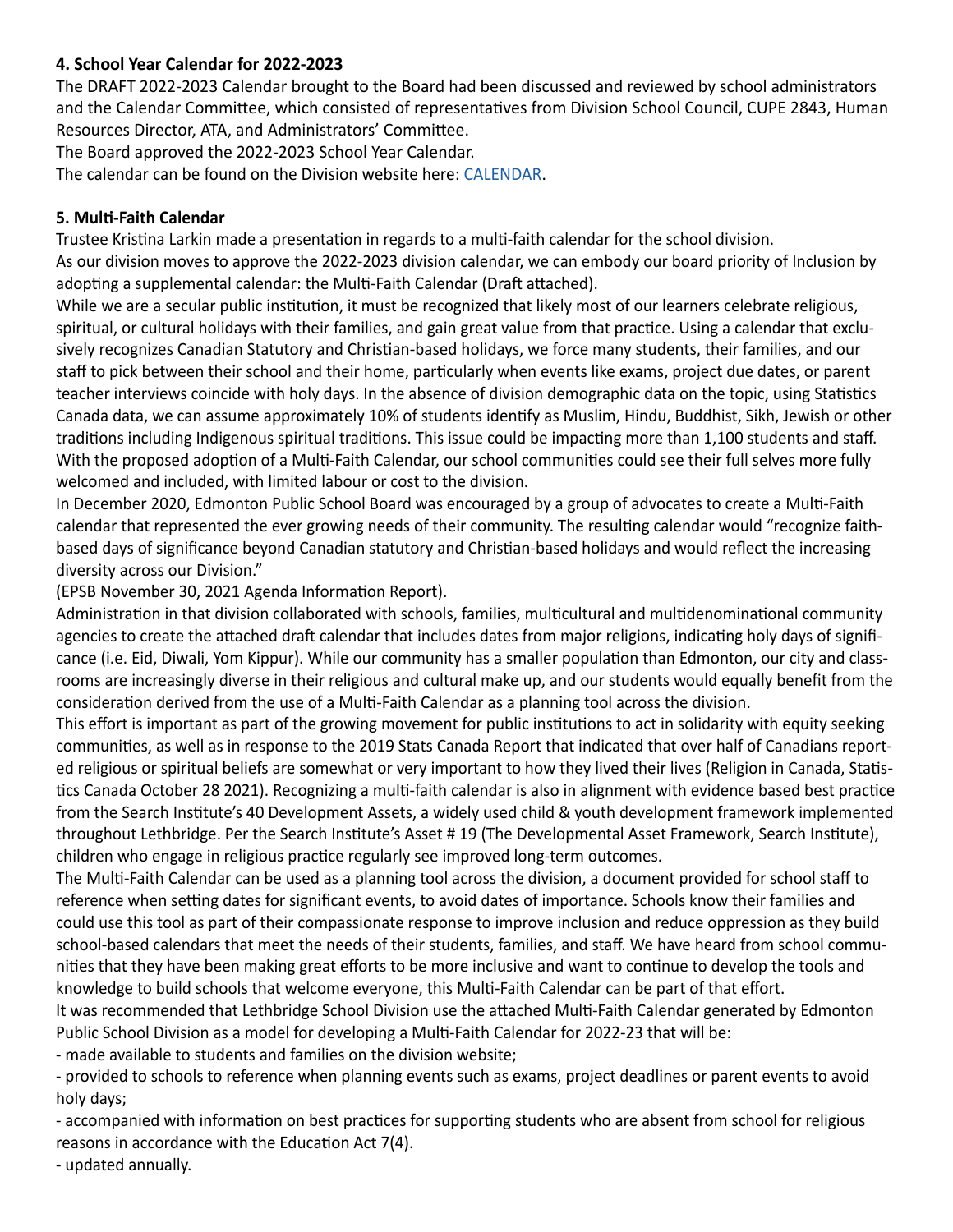## **6. Legion Request for Letter of Support**

The Board received correspondence from Warrant Officer (retired) Glenn Miller representing a request from the Legion Banner Committee. As noted in the correspondence, Lethbridge Legion is undertaking a banner program to recognize veterans. The Legion will be seeking approval from the City of Lethbridge in early 2022. The Banner Committee is requesting a letter of support for the project addressed to the Mayor and Council.

The Board made a motion to approve a letter of support for the Lethbridge Legion Banner Project to the City of Lethbridge Mayor and Council.

## **7. Committee Terms of Reference**

The Board of Trustees reviewed Committee Terms of Reference and made changes to the following:

- Board Audit Committee
- Division Wellness Committee
- Policy Advisory Committee
- Poverty Intervention Committee

The Board approved the Board Audit Committee Terms of Reference, as amended.

The Board approved the Division Wellness Committee Terms of Reference, as amended.

The Board approved the Policy Advisory Committee Terms of Reference, as amended.

The Board approved the Poverty Intervention Committee Terms of Reference, as amended.

## **8. Board Meeting Times**

The Board approved a motion to develop an ad hoc committee of the Board to look at meeting times and report back to the Board.

Three Trustees (Craig Whitehead, Kristina Larkin, and Andrea Andreachuk) and a designate from Executive Council will be on the committee.

## **9. Public Forum**

Alix Hirshe made a presentation regarding the Dec. 10 Chief Medical Officer of Health order, which classified spectators for school extra-curricular act ivies as in scope for the Alberta government's Restriction Exemption Program. Hirshe added it is difficult for families to choose which two spectators can attend their children's events. She added it seems reasonable for the Division to adapt its REP to have spectators use a QR code to enter events in greater numbers. Hirshe said school facilities are designed to accommodate large crowds and each student should be allowed to experience a normal school experience. She added an entire household and extended family should be allowed to attend events to support all family members.

David Lowry asked for a revision of Lethbridge School Division's REP is terms of spectators at extra-curricular events and performances. He added now that spectators for school events are recognized as in scope, the Division needs to make a change to follow the guidance laid out by the Chief Medical Officer of Health and the Government of Alberta. Lowry said the one-third capacity restriction should no longer be applicable. He requested the Division fully allow the REP to be implemented, remove capacity restrictions and allow for more spectators to attend, as long as they are compliant with the program.

The Public Forum portion of the meeting begins at the 1:21:07 mark of the Board Meeting livestream, which can be found here: [PUBLIC FORUM](https://www.youtube.com/watch?v=D9aJI4SvMWg&t=1647s)

## **10. Restrictions Exemption Program**

Trustee Genny Steed made the following recommendation:

That our superintendent provide clarifying communication expressing gratitude for volunteers and facilitators of extra-curricular activities and that our superintendent indicate to administrators that the Division recognizes the uniqueness of individual schools and supports strategies developed within schools including the full implementation of REP as outlined by the Alberta government or to implement additional restrictions, as deemed appropriate. Trustees shared their perspectives, and the Board was not in consensus on the recommendation.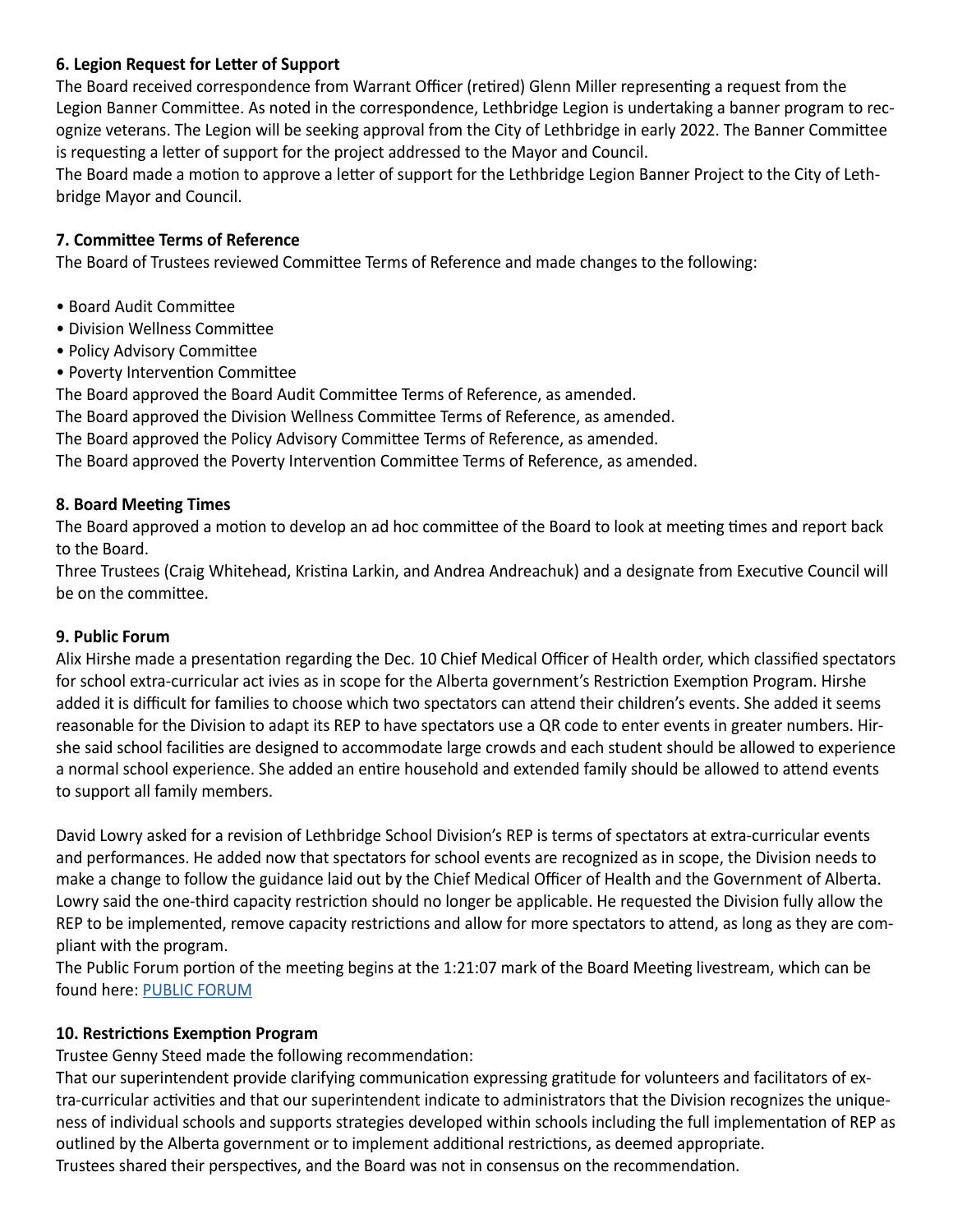### **11. Shaping the Future Conference**

Ever Active Schools is a national charity based in Alberta, that assists schools in supporting, creating and sustaining healthy, active school communities. Trustees are invited to Hope, Resiliency and Recovery in Education Systems led by Dr. Phil McRae being held Thursday, January 27, 2022 from 7 to 8:30 pm at the Fairmont Chateau Lake Louise during the 13th Annual Shaping the Future Conference. Details are attached.

The Board approved a motion to send two trustees to the whole Shaping the Future Conference.

#### **12. Community Conversations**

The Board discussed an opportunity for the Board to engage with our constituents on a regular basis. At least once per month the Board will offer a location, off Division property, to mix and mingle with the public, to answer questions, engage to hear the stories and to share information in an informal way. Open to all available trustees to attend, days/ times would vary to be able to reach more constituents over the course of the year. The Board would try to vary the locations to meet a variety of people and recognize the needs and barriers within our community. There would be no formal agenda, on some months there may be topics of potential conversation but would be best left for open conversation. Notification would be provided through regular channels of communication, social media, school emails, school councils, Division staff etc.

The Board approved a motion that the Board host Community Conversations with the public up to once a month during the school calendar year.

#### **13. ASBA Report**

Board Chair, Allison Purcell, provided an oral report from Alberta School Boards Association. The Board received the report as information.

#### **14. Associate Superintendent Reports**

Christine Lee, Associate Superintendent, Business and Operations; Mike Nightingale, Associate Superintendent, Human Resources and Morag Asquith, Associate Superintendent, Instructional Services, delivered their respective reports for the Board. To read the reports in full, see Page 50 of the **[AGENDA](https://www.lethsd.ab.ca/download/376105)**.

#### **15. Board Priorities Report**

The Division Office Leadership Team is committed to keeping the Board informed regarding progress in Board priority areas. The Board Priorities Report is an element of monthly assurance to the trustees and public regarding the work that is being done to accomplish the Outcomes delineated in the Board 2021/2022 Assurance Plan. The Board received the report as information. To read the report, please see Page 68 of the **AGENDA**.

#### **16. Donations and Support**

Lethbridge School Division is fortunate to be in a community that strongly supports programs and services for students. The Division is appreciative of the difference the support makes to the lives of children. These partnerships and support further the efforts of helping children come to school ready to learn, providing opportunities for engagement, and facilitating student growth and well-being. Listed below and attached are the donations and support received by the Division.

• Community Foundation of Lethbridge and Southwestern Alberta's Random Act of Kindness Day contest winner of \$500 was a Grade 3 class at École Agnes Davidson.

The Board received the report as information.

## **17. Acknowledgements of Excellence/School Showcase**

The Board has a long-standing practice of acknowledging the efforts of students and staff whose commitment to excellence has resulted in outstanding achievement. Details of accomplishments of note are provided as information.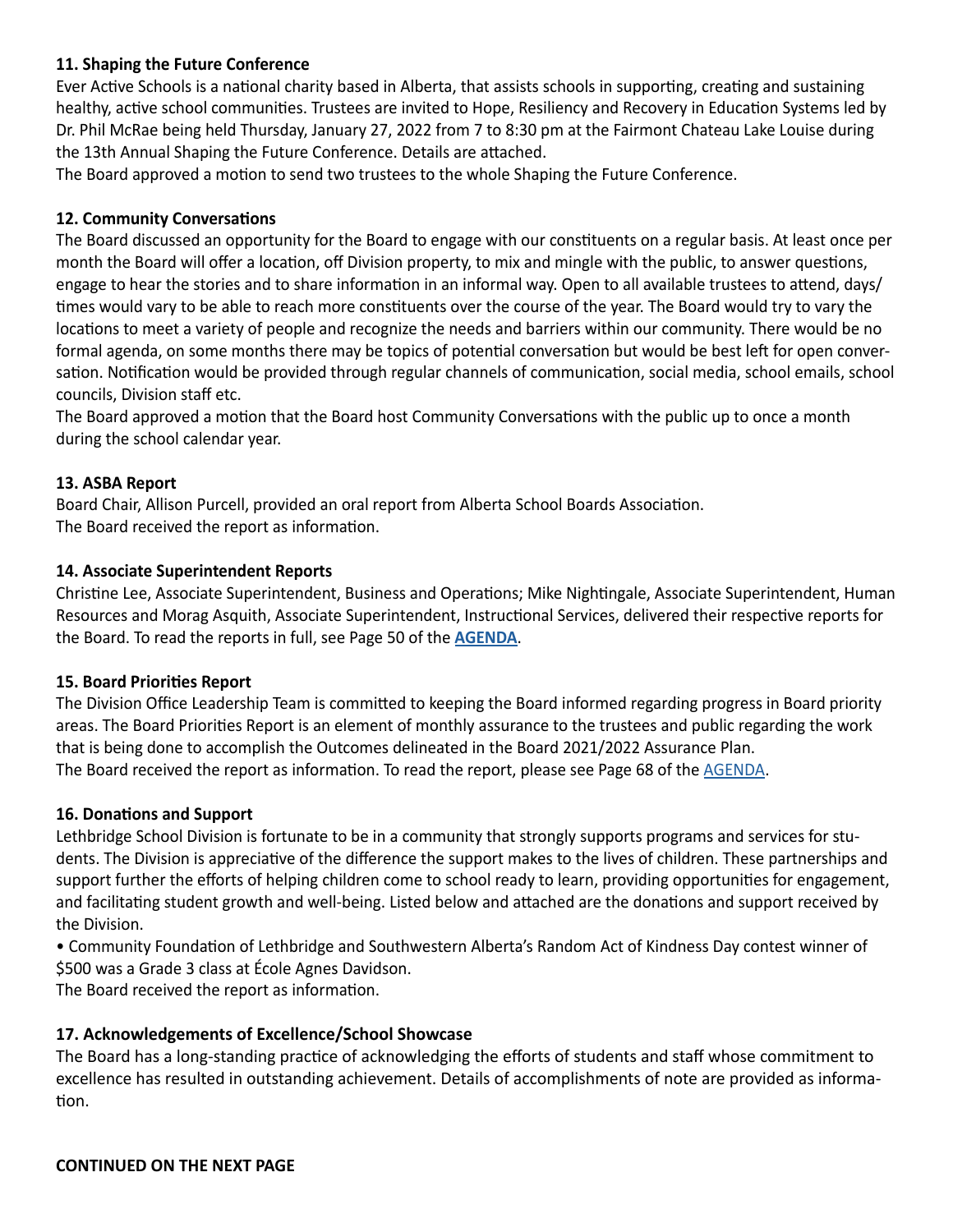#### **CONTINUED FROM THE PREVIOUS PAGE**

#### **17. Acknowledgements of Excellence/School Showcase**

Congratulations to the following Division staff and students:

#### **Dr. Robert Plaxton School Showcase:**

Dr. Plaxton Elementary has a lot to be proud of and we are happy to share our acknowledgements with the Board this month.

Literacy: As a new school, we are fortunate to have been able to purchase the Fountas & Pinnell Classroom resources for all our classrooms. These resources entail a diverse, global collection of shared reading and interactive read-alouds along with word study and writing materials. Our teachers have agreed to delve into and implement the word study resource as a staff for the first half of the year. We have dedicated school-based professional learning and embedded PLC time for teachers to learn the resource well and share the results they are achieving in their classrooms. We're excited to delve into the other resources as a staff in the near future!

Technology: Our school would also like to highlight our purposeful integration of technology within classrooms and the MakerSpace. Each classroom is resourced with 10 i-Pads where students engage in reflective practices, reading and listening applications, 3D printing programming among many other learning-centred tasks and activities. Our MakerSpace is a shared space resourced with learning tools such as a 3D printer, Rigimajig, Cricut machine, wood working tools (elementary appropriate), and Virtual Reality headsets. These tools provide opportunity for students to engage in STEM activities which require collaboration, creative thinking and problem-solving. Extremely high levels of engagement can be witnessed in this space!

Fine Arts: We wanted to embrace the Fine Arts at Dr. Plaxton and we were able to hire Mrs. Harmon to provide Movement, Music and Visual Arts lessons to students in all grades. This direction is proving to be so beneficial as students are exposed to several elements of the Arts. We are looking forward to a spring exhibition where all areas of the arts are showcased within our school.

Environmental Stewardship: We are embodying environmental stewardship at Dr. Plaxton, as the "bones" of our school are already green and provide an amazing opportunity to teach students about solar and alternative energy sources. We also partner with Terra Cycle and recycle the "difficult" to recycle items such as ink cartridges, candy wrappers, pens and markers along with art supplies. Nearly everything in our school can be recycled! We are also conscious of the amount of paper we utilize within classrooms and make efforts to utilize wipebooks, i-Pads, lap whiteboards, plastic desk surfaces, etc. instead of paper. This in turn creates more collaboration and a focus on best teaching methods within classrooms!

#### **Senator Buchanan School Showcase:**

Thank you for allowing us to share what is happening in our school. First, we congratulate all of you on being successful in the election and thank all of you in advance for your service.

We have had a very busy start to the 2021-2022 school year at Senator Buchanan. We are a very caring, inclusive and diverse school community, supporting 292 students from Kindergarten through Grade 5.

This year, we are happy to say are startup was the easiest in four years. In January 2021, we completed our massive renovation. We were finally able to begin a school year not moving 4-6 learning spaces and we are very proud of the finished project.

We feel so supported by Executive Council seeing the needs in our building. We are thankful to have added one additional Kindergarten program and one additional Grade 1 class due to our high numbers in those lower grades in mid-September. We know the importance of the early years and are so grateful to have smaller class sizes in these grade levels.

We work hard to stay connected to our community in creative ways. We hosted our annual Welcome Back event, serving over 700 bowls on Kona Ice to our community, staggering each cohort. We tie this event to our AGM to encourage parent participation in our School Council. Our strength in community connection is evident throughout our building.

We also have a very active Grade 4/5 Leadership Council who represent our student perspective in our school.

#### **CONTINUED ON THE NEXT PAGE**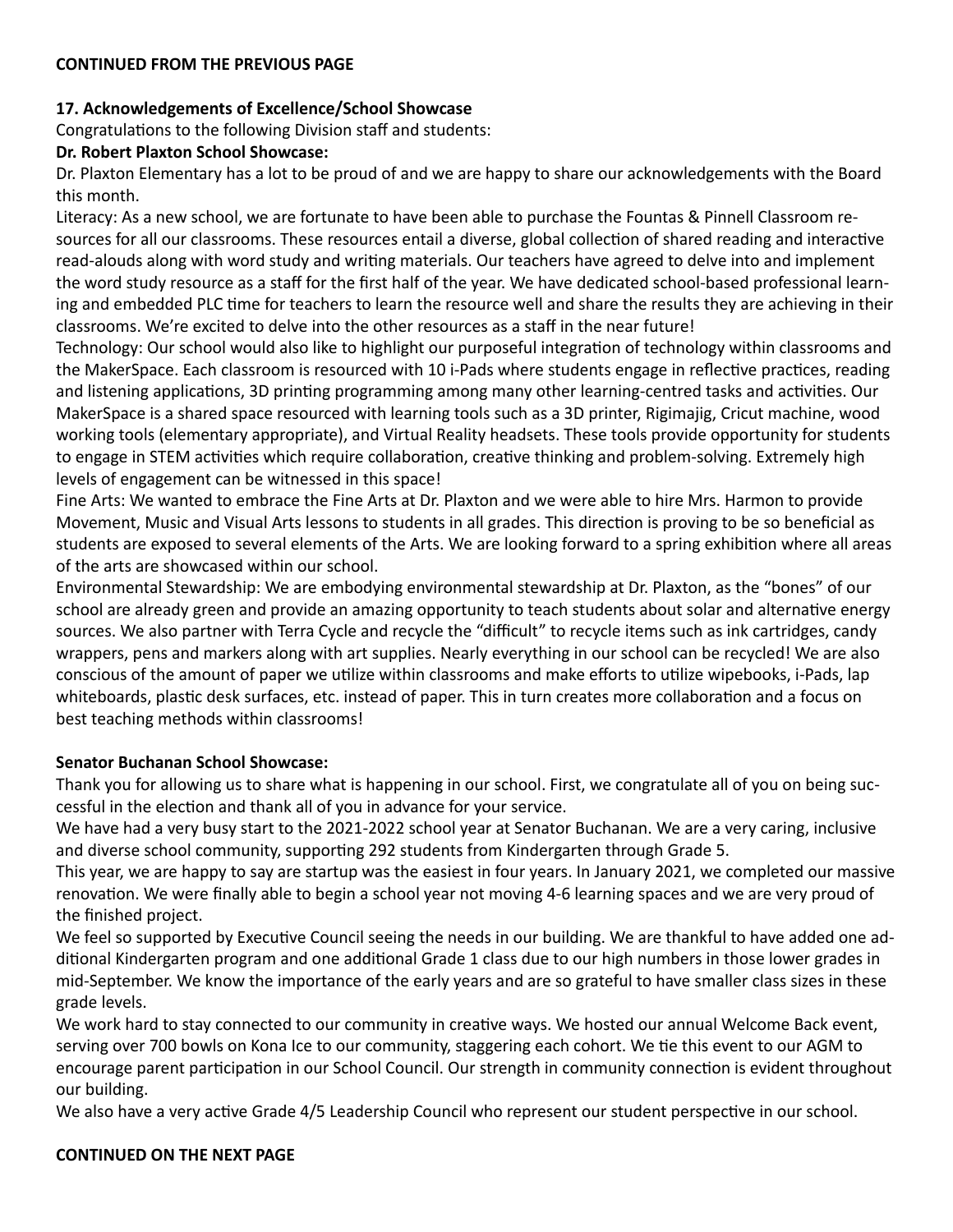#### **CONTINUED FROM THE PREVIOUS PAGE**

## **17. Acknowledgements of Excellence/School Showcase**

## **Senator Buchanan School Showcase:**

They help with many tasks within the building including having a voice in budget setting, purchasing and setting priorities for the school year. They are also very active in service learning and contribute to the community also spreading kindness and appreciation.

Our staff work collaborative in Grade Levelled Teams, meeting weekly for one hour to develop their further understandings in topics of their choice. They then engage in generative dialogue with administration and each other to further push curiosity and growth.

As a school, we are excited to have started our journey in the Circle of Courage as our primary Character Education program. We have revamped our school awards and assemblies to support students in this program. We have embarked in professional learning as a staff to push our understandings of the Medicine Wheel and how to support our students in their learning.

We are very proud of our universal breakfast, lunch and snack programs. We can serve our entire building now in approximately 15-30 minutes. We cannot express our gratitude for the community support and funding we receive for this important part of our school.

We are happy to share with you that we have received several grants already this year. We have received grants from RBC, President's Choice, The Emerald Foundation and The Legacy Foundation to support our various projects in the school. We are excited to use these funds soon to further improve our school. We are looking forward to 2022 and all that it brings to Buchanan!

#### **Senator Joyce Fairbairn School Showcase:**

Senator Joyce Fairbairn Middle School athletics would like to begin by saying how excited we are to be back in business after a year and a half absence.

We would like to celebrate the re-opening of our new CTF/Arts spaces. A small renovation occurred that created the ability for Art, Foods, Shop and Computer-based options to work collaboratively by introducing removable walls and added doors between these spaces. We look forward to full utilizing this space to its full potential once we are able to mix classes beyond their class cohorts.

We would also like to celebrate the addition of a second fitness and activity space. Due to increase in student enrollment, there was a need to provide additional spaces for movement and activity for students to be able to utilize as part of their programming.

We would like to thank the board for their guidance and direction during the Covid pandemic and hope we continue to trend towards a more "normal" athletic environment that will be safe and enjoyable for all involved. With that in mind we are so proud of our Falcons accomplishments during the fall start up. We have completed our Cross Country and Volleyball seasons with much to celebrate.

Cross Country

Congratulations to our Falcons PEE WEE girl's and Bantam boys' cross-country teams (coached by Mr. Wayne Filipenko and Mrs. Brittany Boudin) who captured the Lethbridge Schools Athletic Association (LSAA) PEE WEE Girls and BANTAM Boys City Championship Cross Country titles.

PEE WEE Girls Roster:

Jaycie Lepko, Isla Doherty, Teana MacLeod, Emery MacKenzie, Jada Ylioja, Loghan Cossette, Marina Hurd, Molly Harrison, Avaya Peter, Addie Parsons, Brooklyn Lynch, Maleeya Trydal, Molly Paradis BANTAM Boys Roster:

Rylan Ng, Avery Jarina, Jacob Richardson, Tait Low, Braeden Gaskell, Emmett Leavitt, Tye Gerstenbuhler, Braiden Montgomery, Coen Viola Schooten, Quinn Adams Laurendeau, Tahmid Faizul, Harvey O'Brien, Parker Stengler Congratulations to Rylan Ng (Grade 8) who went undefeated in the 2021 cross-country season. Rylan finished first in the Bantam boy's division in the following events:

• Fairbairn XC meet

#### **CONTINUED ON THE NEXT PAGE**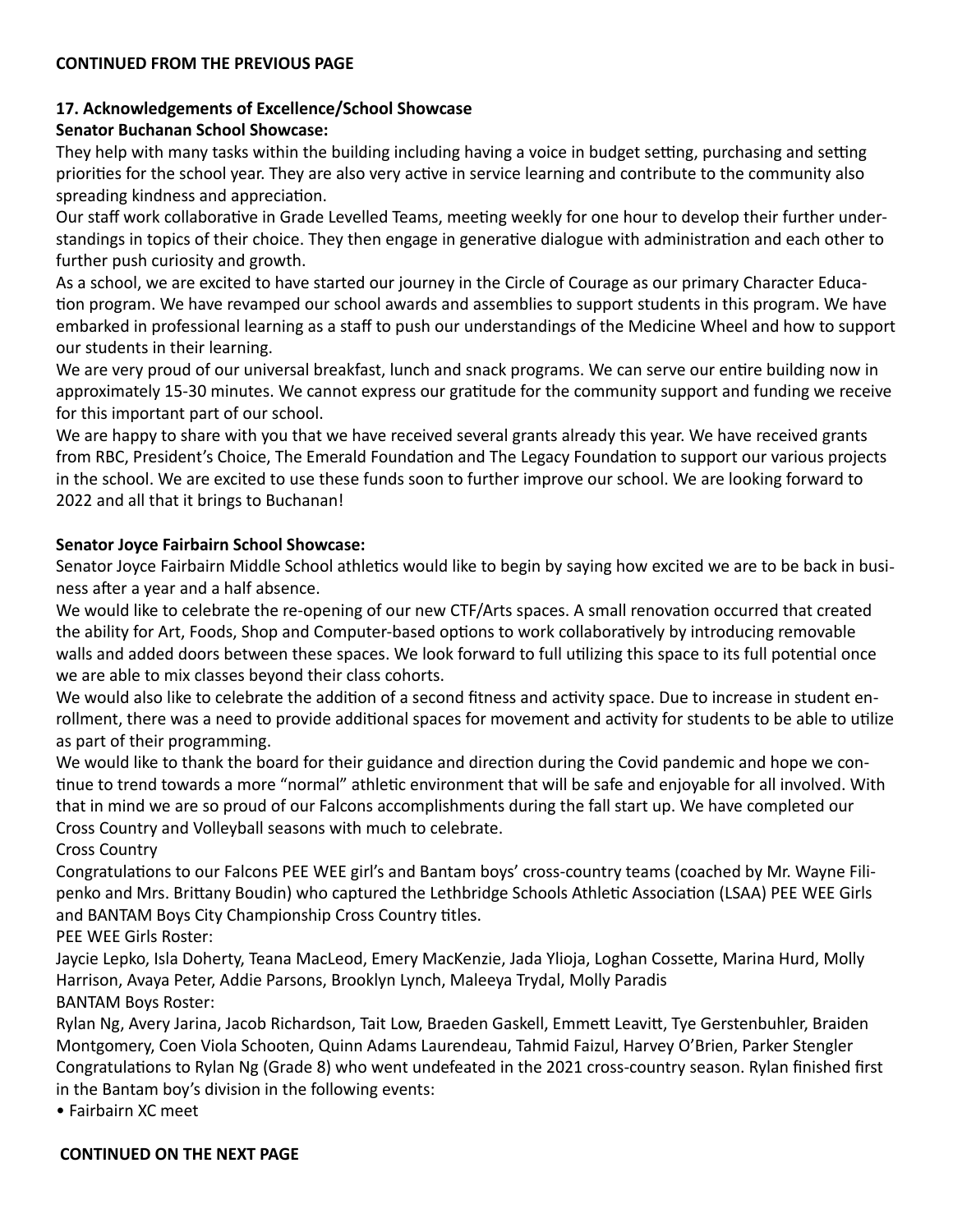#### **CONTINUED FROM THE PREVIOUS PAGE**

## **17. Acknowledgements of Excellence/School Showcase**

## **Senator Fairbairn Middle School Showcase:**

• LSAA XC City Championships

• South Zone XC Championships

## Volleyball

Congratulations to our Falcons Rep Girls Volleyball team (Coached by Mr. Paul Bohnert, Mrs. Jocelin Wuchterl, and Janel Heath) who are the 2021 LSAA City Champions. The Girls represented Fairbairn with outstanding volleyball skill, determination and sportsmanship throughout their season, all of which culminated with a convincing win over St. Francis in the City Championship final held at Wilson on Nov 10.

## **18. Town Hall**

The Town Hall is scheduled for Tuesday, Feb. 1, 2022. The Superintendent reviewed the virtual structure and process that was used for the Town Hall in February 2021 at the regular Board meeting on Nov. 23. The virtual structure has also been reviewed by the Community Engagement Committee.

Planning will move forward with structuring a virtual Town Hall website and process. The process engages parents, students, staff, and community representatives by having them respond to a question or topic.

The responses gathered from Town Hall are used as one of the sources of data the Board considers in their strategic planning process.

The Board formed a committee, comprised of Trustees Kristina Larkin, Christine Light and Superintendent Cheryl Gilmore, to formulate a question for Town Hall, and report back to the Board.

## **19. COVID Update**

Superintendent Cheryl Gilmore highlighted changes to COVID trends, the Re-Entry Plan, Restriction Exemption Program and COVID notifications that occurred over the past month.

The Board received the report as information.

The Dec. 14 update can be found here: [UPDATE](https://www.lethsd.ab.ca/download/376465).

## **20. ASCA Engagement Opportunity – November 27, 2021**

The ASCA held a virtual School Council Engagement Opportunity on Nov. 27, 2021. There were a few parents from Lethbridge School Division in attendance. Trustee Allison Purcell provided a verbal report and offered the following links for those wanting more information:

Dr. Amy von HeyKing Curriculum Presentation

[School Curriculum: A Complicated Conversation \(albertaschoolcouncils.ca\)](https://www.albertaschoolcouncils.ca/public/download/files/196230) Polling questions responses

[196413 \(albertaschoolcouncils.ca\)](https://www.albertaschoolcouncils.ca/public/download/files/196413)

## **21. Board Reports**

Reports were delivered for the Community Engagement Committee, Facilities Committee, Division School Council, Poverty Intervention Committee and the Policy Advisory Committee. The reports begin on Page 84 of the **[AGENDA](https://www.lethsd.ab.ca/download/376105)**.

## **22. Economic Development Lethbridge (EDL)**

Economic Development Lethbridge has an Education Sector seat on the Board that was vacant. Allison Purcell has been appointed as the Education Sector representative.

For more information about the work of EDL visit the website chooselethbridge.ca

Allison Purcell attended Orientation for the EDL Board, and the first meeting will be held on Dec. 15, 2021. Purcell provided verbal information on the importance of this opportunity and will provide regular updates to the Trustees.